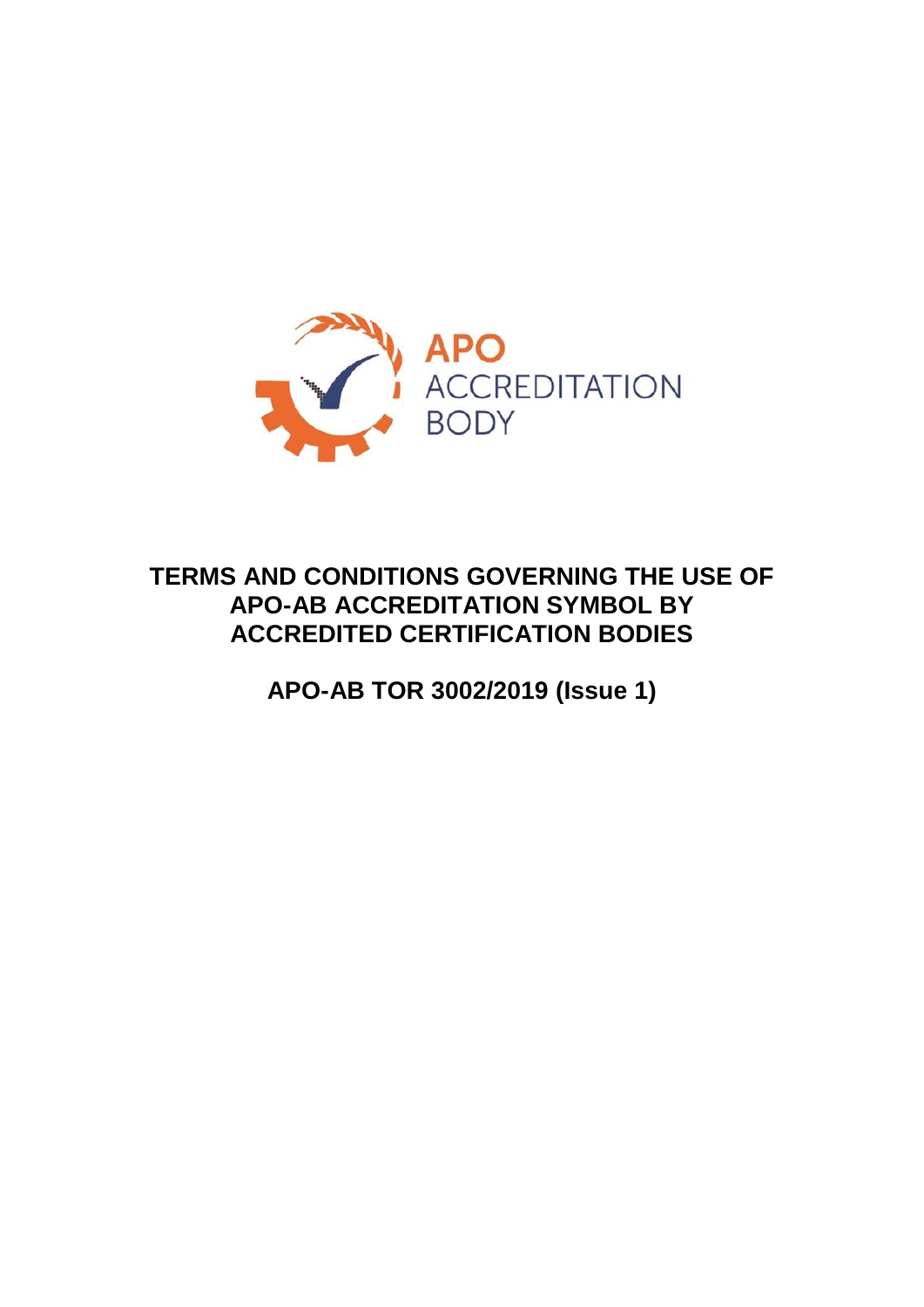#### **TERMS AND CONDITIONS GOVERNING THE USE OF APO-AB ACCREDITATION SYMBOL BY ACCREDITED CERTIFICATION BODIES**

#### **APO-AB TOR 3002/2019**

#### **TABLE OF CONTENTS Page**

| 5. TERMS AND CONDITIONS GOVERNING THE USE OF THE APO-AB ACCREDITATION SYMBOL 2 |  |  |  |
|--------------------------------------------------------------------------------|--|--|--|
|                                                                                |  |  |  |
|                                                                                |  |  |  |
|                                                                                |  |  |  |
|                                                                                |  |  |  |
|                                                                                |  |  |  |
|                                                                                |  |  |  |
|                                                                                |  |  |  |
|                                                                                |  |  |  |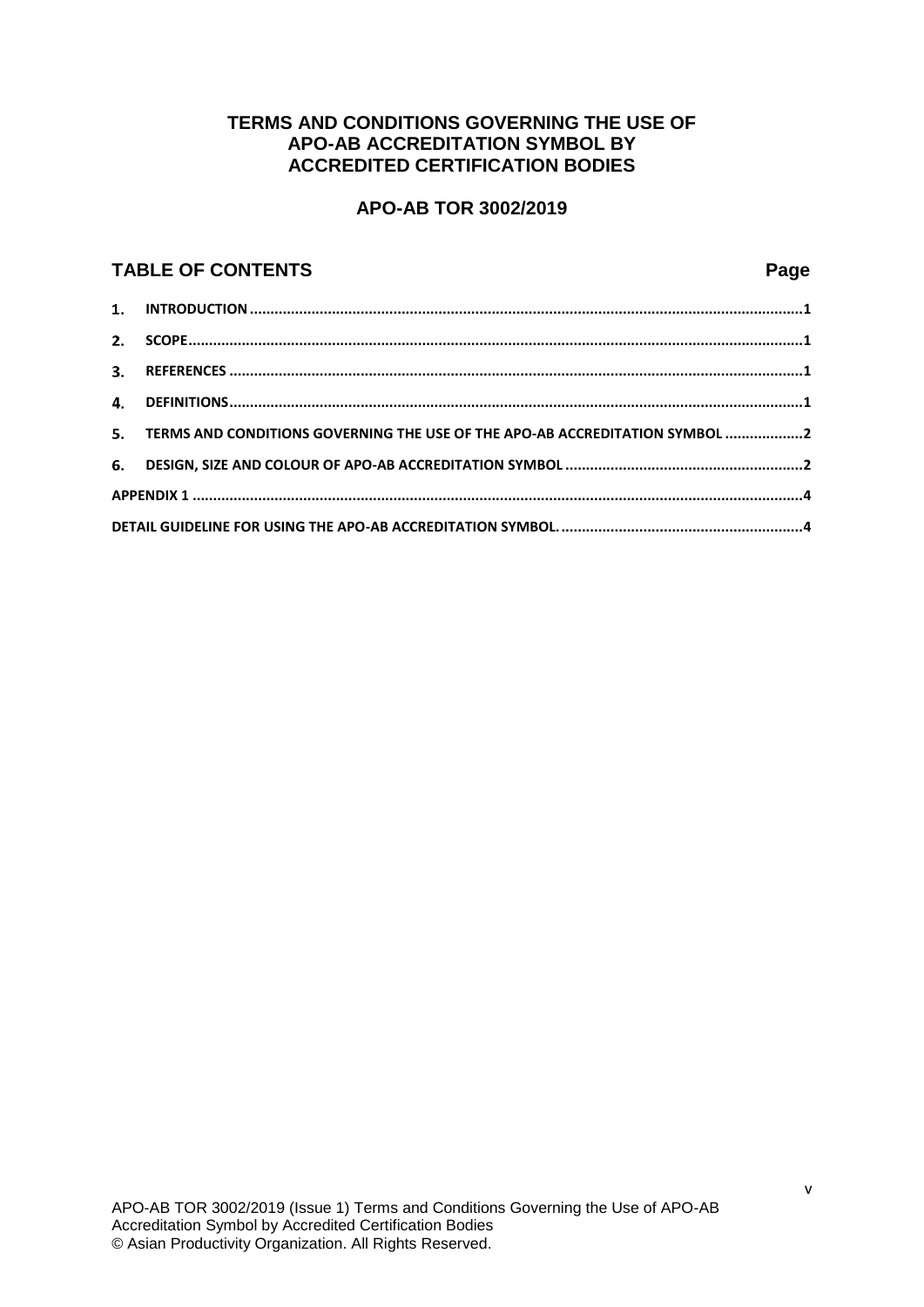## **Introduction**

This document specifies terms and conditions governing the use of APO-AB Accreditation symbol. The APO-AB Accreditation symbol is an attestation of the competence of accredited Certification Bodies (CBs) operating Certification of Persons. All accredited CBs and their certified persons may use APO-AB accreditation symbol or make reference to APO-AB accreditation scheme subject to the terms and conditions of this document and the rules of procedures and requirements of APO-AB; and for the scheme and scope of their accreditation only.

## **Scope**

The scope of this document on the Use of APO-AB Accreditation symbol by all APO-AB accredited CBs and persons certified by the APO-AB accredited CBs under ISO/IEC 17024 and APO-AB Requirement.

#### **References**

**ISO/IEC 17024:2012,** Conformity assessment, General requirements for bodies operating certification of persons

**ISO/IEC TS 17027:2014**, Conformity assessment, Vocabulary related to competence of persons used for certification of persons

**ISO/IEC 17011:2017,** Conformity assessment — Requirements for accreditation bodies accrediting conformity assessment bodies

## **Definitions**

**APO-AB:** Asian Productivity Organization Accreditation Body set up by the APO

**Accredited CB operating CoP:** A CB to which an APO-CoP accreditation certificate has been granted

**Accreditation:** Third-party attestation related to a conformity assessment conveying formal demonstration of its competence to carry out specific conformity assessment tasks

**APO Certification of Persons Accreditation Scheme (APO-CoP):** The APO-CoP is an APO-AB accreditation scheme for the accreditation of CBs operating CoP and administered by the APO-AB

**Certification scheme for persons:** Competence and other requirements related to specific occupational or skilled categories of persons

**APO-AB Accreditation symbol:** Symbol issued by APO-AB under the Scheme for the Accreditation of Certification Bodies operating Certification of Persons; to be used by accredited CBs to indicate their accredited status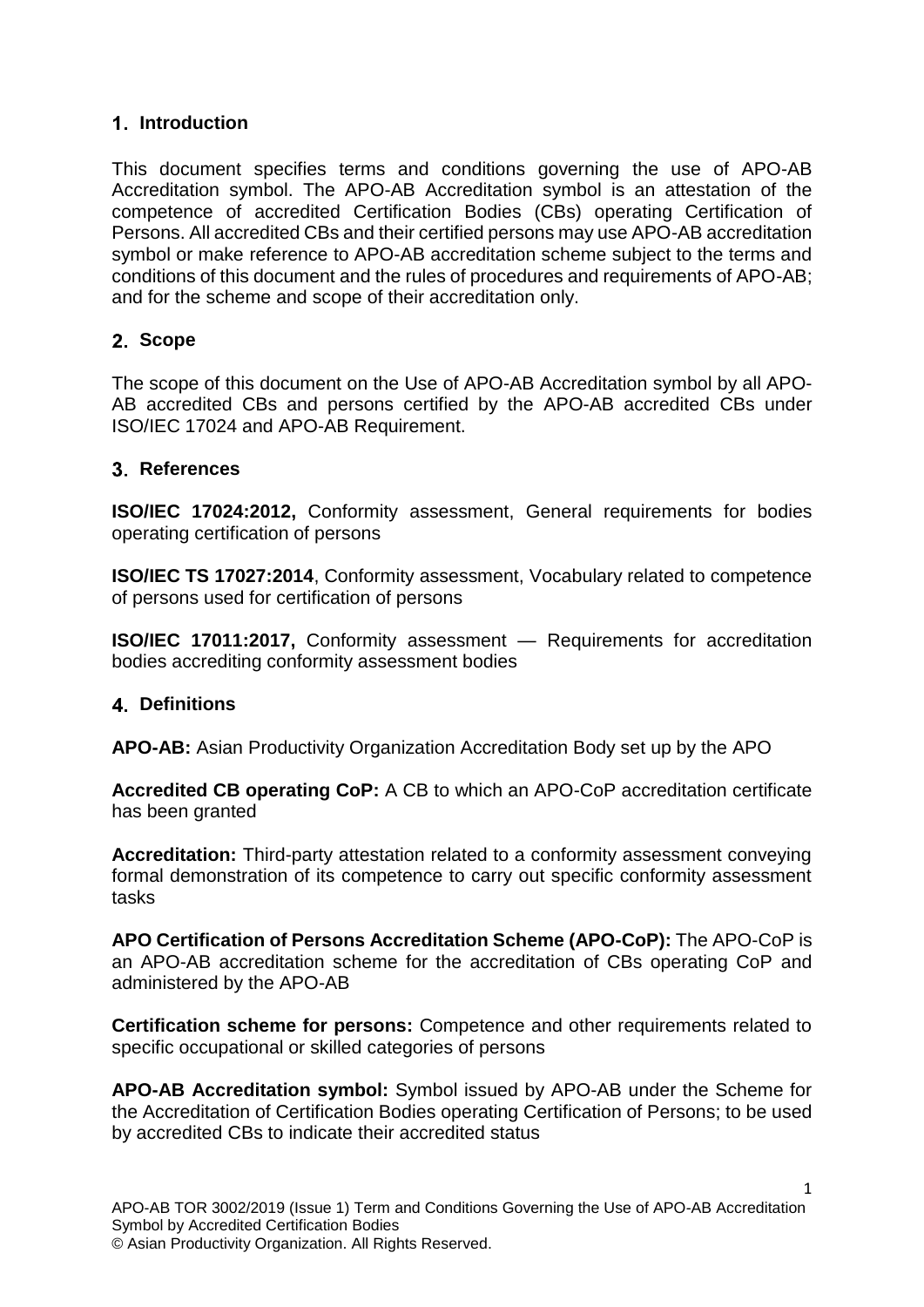**Suspension:** Accreditation held in abeyance by the APO-AB. This term applies to all or part of the activities under the scope of accreditation of an accredited CB. No further CoP certificates may be issued by an accredited CB for the suspended activities

**Scheme Owner:** Organization responsible for developing and maintaining a certification scheme. (*Note: The organization can be the certification body itself, a governmental authority, or others*)

# **Terms and Conditions Governing the use of the APO-AB Accreditation symbol**

- 5.1 All APO-AB accredited CBs are entitled to use the APO-AB Accreditation symbol in conjunction with their certification mark or make reference to their accreditation status on all its organisation stationery and promotional materials under the scope of accreditation. APO-AB accredited CBs may use the APO-AB Accreditation symbol in its letterhead, CB issued certificates, in CB website, advertisements and other CBs' promotional materials that is related to the schemes accredited by APO-AB as per terms and conditions of this document.
- 5.2 When reference is made to their accreditation status, the CBs shall state the accreditation scheme and accreditation registration no. In respect to its scope of accreditation.
- 5.3 The accredited CB shall use different certification mark for each certification scheme/scheme owner to avoid misrepresentation and confusion on the accreditation status obtained from APO-AB.
- 5.4 CB shall not to make any statement regarding accreditation that may bring disrepute to APO-AB or are misleading and unauthorised.
- 5.5 If and when the accredited CB is suspended, CB shall immediately not conduct APO-AB accredited certification programmes and cease to issue certificates displaying the APO-AB accreditation symbol or make references to APO-AB accreditation. Suspended CB shall discontinue distribution of promotional materials in which APO-AB Accreditation symbol is displayed or reference make of APO-AB accreditation. CB shall have requirements to inform the certified individuals to ensure not to misuse the APO-AB Accreditation symbol after suspension and including reducing the accreditation scope.
- 5.6 Individuals certified by the accredited CB may use the APO-AB Accreditation symbol in conjunction with the CB certification mark on their name cards and personal letter heads to promote and attest their skills and capabilities. Refer to clause to 5.5, certified individuals also cease to use the APO-AB accreditation symbol.

## **Design, size and colour of APO-AB Accreditation symbol**

6.1 The APO-AB Accreditation symbol shall be printed or reproduced in the same form and size as in Figure 1.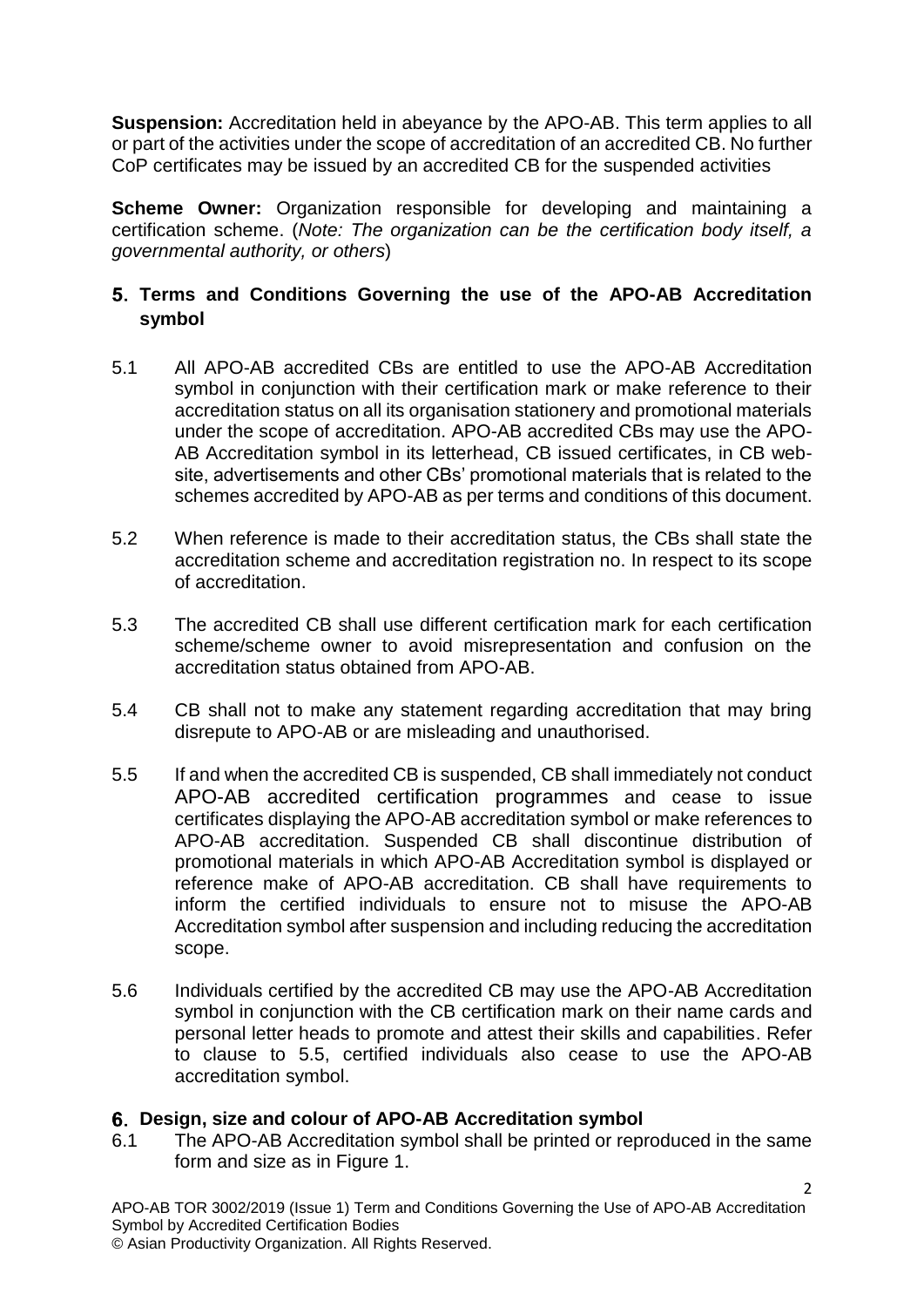

## **Figure 1. APO-AB Accreditation symbol**

- 6.2 The APO-AB Accreditation symbol and the CB Certification symbol should be of similar size and preferably presented together with the APO-AB accreditation symbol on the right.
- 6.3 APO-AB Accreditation symbol shall always be used according to its design proportion as shown above, Figure 1 and all the lettering readable and shall not be distorted.
- 6.4 When APO-AB accredited CB make reference to its APO-AB accreditation status and using the APO-AB Accreditation symbol, the APO-AB Certificate Number issued shall be mentioned.
- 6.5 The detail guideline for using the APO-AB Accreditation symbol is in Appendix 1.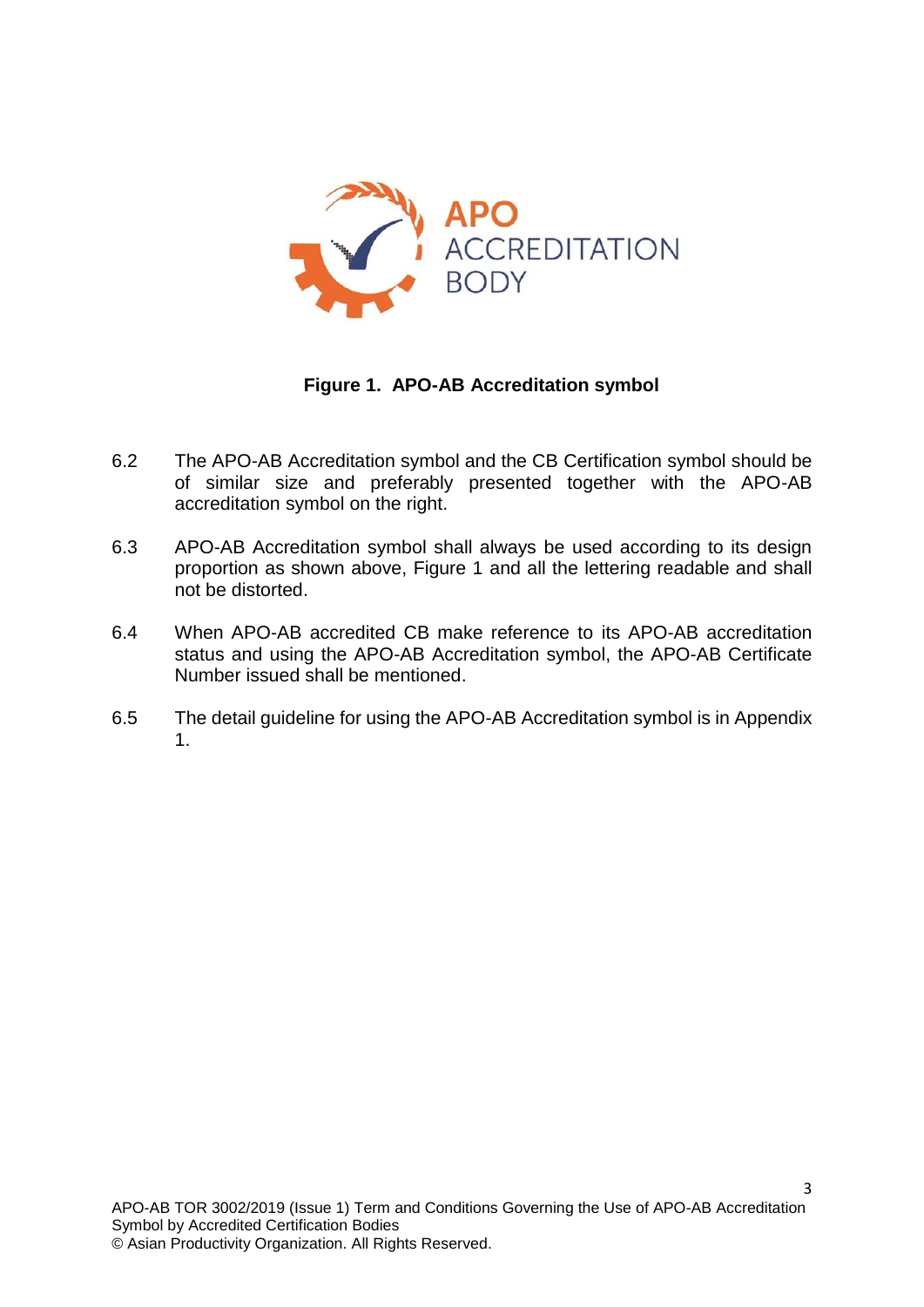# **Appendix 1**

# **Detail guideline for using the APO-AB Accreditation symbol.**

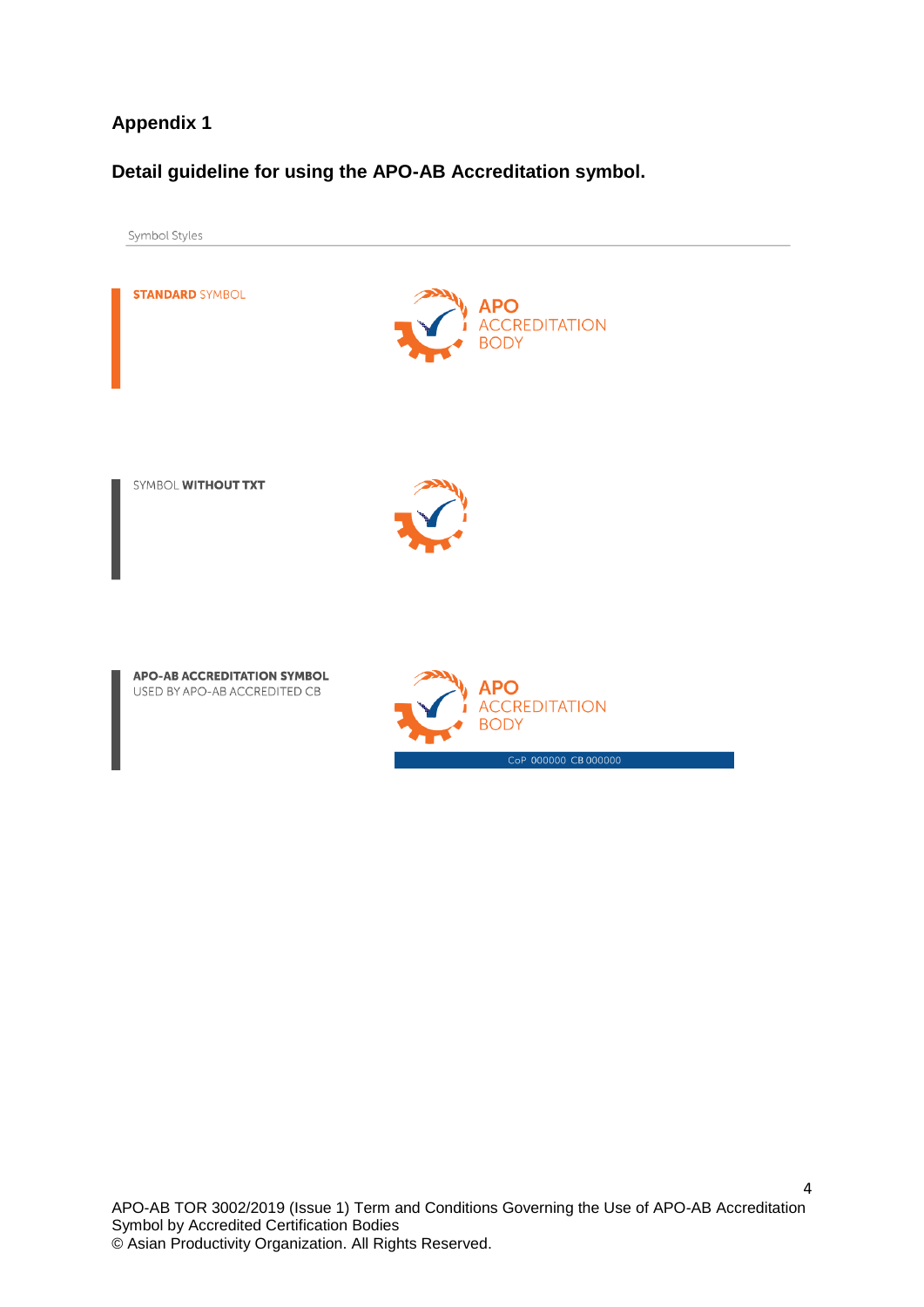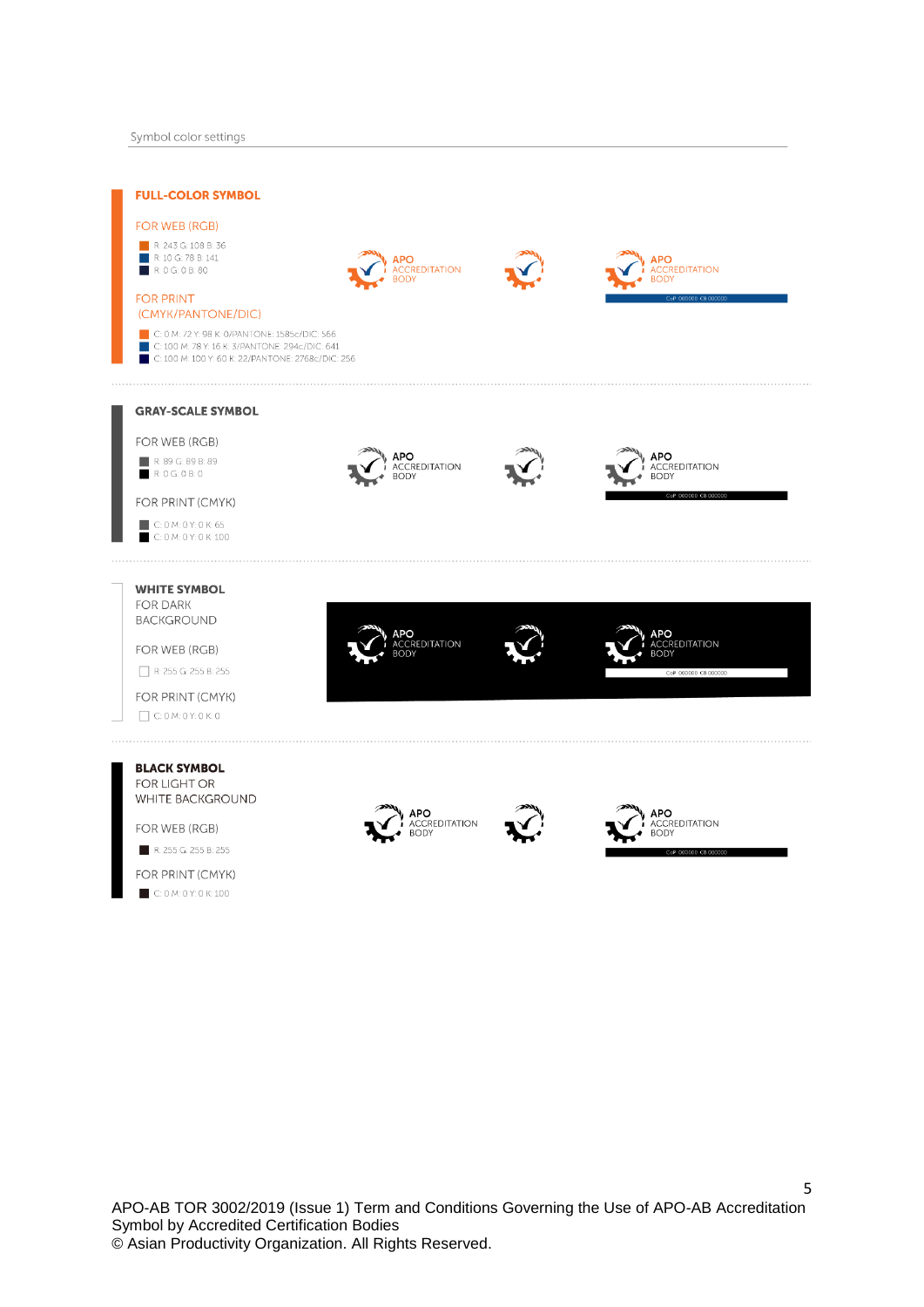